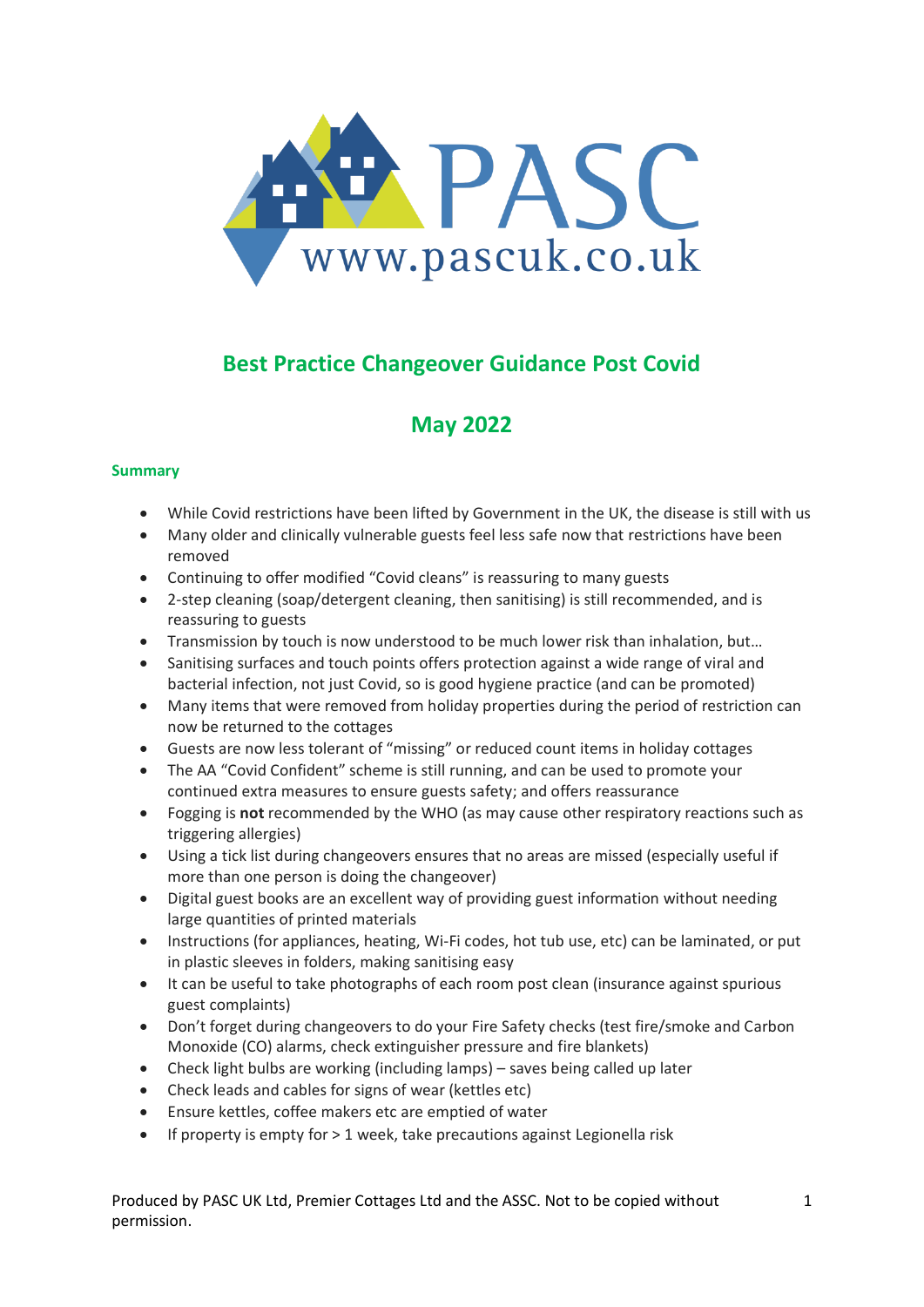#### **Background**

In collaboration with the ASSC and Premier Cottages, PASC UK originally launched the National Cleaning Protocols for Self-Catering in May 2020, when Covid was still a new disease, and the understanding of how it was spreading was less well understood than it is today.

At that time, it was necessary to create a stringent set of operating instructions for owners, so that the Government had confidence that we could re-open safely as a sector, and so that guests felt that self-catering was a safe environment to book for holidays once these were permitted. The Protocols required a high level of cleaning and disinfection, the wearing of PPE, and recommended removal of soft furnishings and non-essential items, among other measures.

As you will be aware, the Government removed all Covid restrictions in England at the end of March 2022. So, does that mean that we can totally abandon all the cleaning protocols? The removal of restrictions has created a period of uncertainty and alarm for many. While the vaccine programme has offered protection against serious disease, many of those in older age groups, and those who are clinically vulnerable, are feeling MORE anxious now that restrictions have been lifted, not less so. Their chances of contracting it increase as more and more people take fewer and fewer precautions to prevent spread, making it a worrying time for many.

We had very positive guest feedback from both owners and guests about the reassurance that the VisitEngland "Good to Go" and AA "Covid Confident" schemes have provided over the pandemic. Those of you who signed up to the VisitEngland "Good to Go" scheme will have had an email from VE to say they have scrapped the scheme and have requested removal of all logos on websites and social media by end April 2022.

Enhanced cleaning incurs extra time and extra costs for owners, but it does provide reassurance to guests, and we feel that there is still value in being able to demonstrate to guests that steps are still being taken by owners to minimise risk. The AA is planning on keeping its Covid Confident accreditation scheme in place for this reason. So, any owner wishing to continue to promote the fact that they are still going the extra mile to keep their guests safe can continue to market this by joining the AA scheme. There is no charge for this, but you will need to provide your Covid risk assessment and fill out a form. They will then send you the Covid Confident badging, which you can use on your website and social media. [https://www.ratedtrips.com/aa-covid-confident.](https://www.ratedtrips.com/aa-covid-confident) Those who are already participating in the scheme can continue to use the badging.

#### **What Measures Should I Still Take?**

SARS-CoV-2, the virus which causes COVID-19 spreads through three main routes: inhalation of droplets suspended in the air, direct deposition of droplets on mucous membranes, and the carriage of virus particles from contaminated surfaces to the mucous membranes. The relative importance of each route is still the subject of debate, but the evidence now suggests

that surface transmission and direct droplet deposition are less significant, while the inhalation of droplets is more significant than thought at the beginning of the pandemic.

#### **Contact and surface transmission**

SARS-CoV-2 can also be transmitted through contact with contaminated surfaces. When respiratory fluids from an infected person's nose or mouth are deposited on a surface such as a door handle or railing, this can act as a means of transporting virus particles from an infected person to an uninfected person. Surfaces can become contaminated when an infected person sneezes or coughs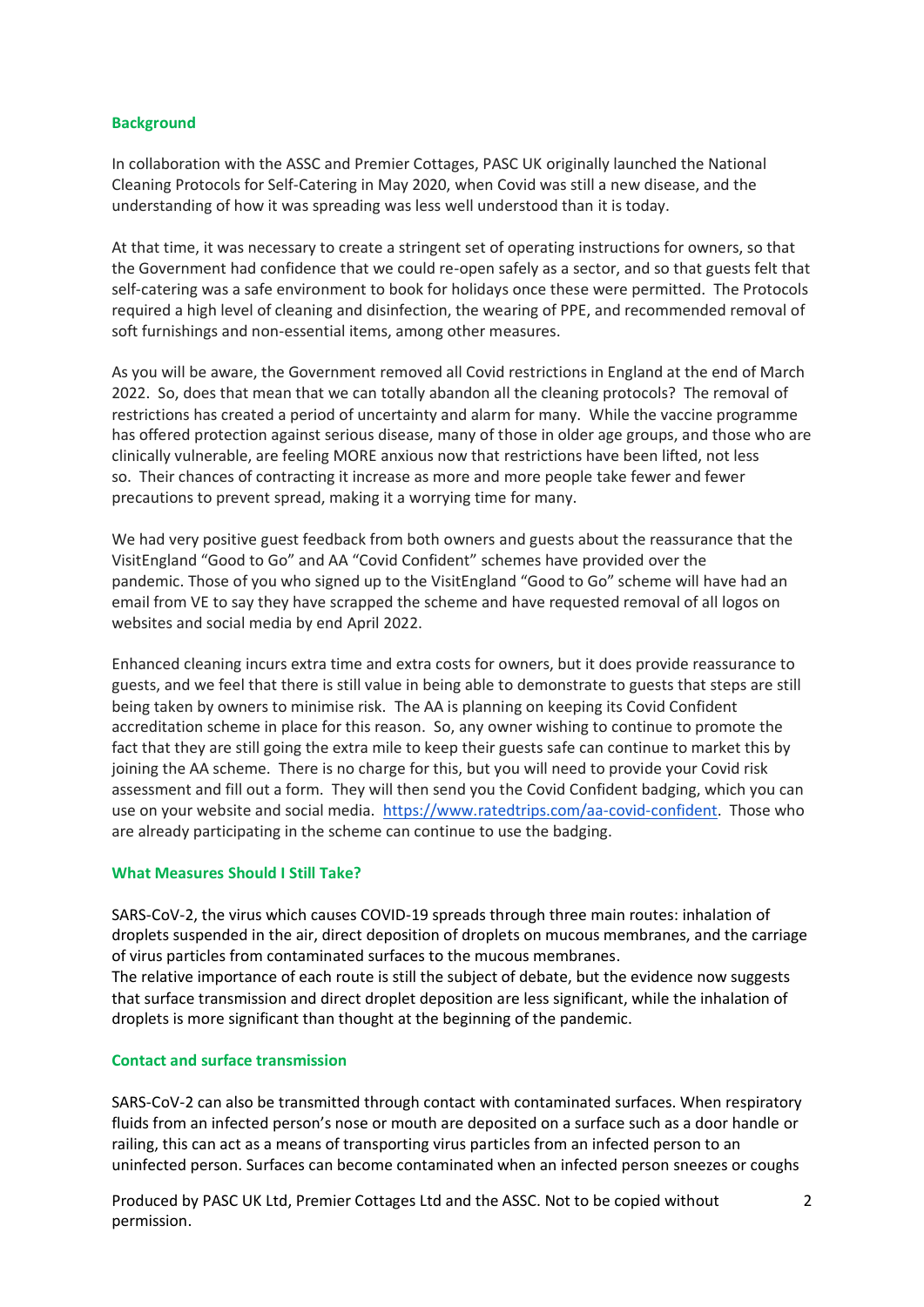on them, or when the infected person touches their mouth or nose immediately before touching the surface. If someone else touches the contaminated surface and subsequently touches their mouth, nose, or eyes, they may become infected.

The risk of this occurring depends on many factors including the amount of virus on the surface, the material of the surface and the length of time since it was deposited. Furthermore, if virus is deposited on a surface that is frequently touched, more people are at risk of becoming infected. This type of transmission could also occur by direct contact with an infected person, for example during a handshake.

This will also be true of other viruses, such as flu and colds, and norovirus, so by taking appropriate measures you are offering guests wider protection than just from Covid. For this reason, we continue to recommend a 2-step cleaning process (clean, then disinfect).

## **Which surface disinfectants are recommended to reduce spread of COVID-19?**

Surfaces must be cleaned first with water and soap or a detergent to remove dirt, followed by disinfection. Cleaning should always start from the least soiled (cleanest) area to the most soiled (dirtiest) area in order to not spread the dirty to areas that are less soiled. [https://www.who.int/news-room/questions-and-answers/item/coronavirus-disease-covid-19](https://www.who.int/news-room/questions-and-answers/item/coronavirus-disease-covid-19-cleaning-and-disinfecting-surfaces-in-non-health-care-settings) [cleaning-and-disinfecting-surfaces-in-non-health-care-settings](https://www.who.int/news-room/questions-and-answers/item/coronavirus-disease-covid-19-cleaning-and-disinfecting-surfaces-in-non-health-care-settings)

For disinfection, the WHO recommends that in non-health care settings, sodium hypochlorite (bleach / chlorine) may be used at a recommended concentration of 0.1% or 1,000ppm (1 part of 5% strength household bleach to 49 parts of water). Alcohol at 70-90% can also be used for surface disinfection. To be effective against viruses, you should look for the disinfecting products to conform to **British standard BS EN14476.** Many popular brands sold in the UK such as Dettol, Zoflora, etc as well as many proprietary supermarket brands meet these standards.

Particular attention should be paid to frequent touch point such as

- Door handles
- Banister rails
- Light switches
- TV remote controls
- Bin lids
- Fridge door handles
- Keyboards/touchscreens
- Etc

These may not all have previously been routinely cleaned in a busy changeover situation. It is worth noting that this will also protect against transmission of many other viruses, such as 'flu and colds, as well as Covid.

#### **I have a fogging machine. Should I still use it?**

The WHO recommends that fogging is **NOT** used: "In indoor spaces, routine application of disinfectants to environmental surfaces via spraying or fogging (also known as fumigation or misting) is not recommended. Spraying environmental surfaces in both health care and non-healthcare settings (e.g., patient households) with disinfectants will not be effective and may pose harm to individuals." [https://www.who.int/docs/default-source/coronaviruse/situation-reports/20200514](https://www.who.int/docs/default-source/coronaviruse/situation-reports/20200514-covid-19-sitrep-115.pdf) [covid-19-sitrep-115.pdf](https://www.who.int/docs/default-source/coronaviruse/situation-reports/20200514-covid-19-sitrep-115.pdf)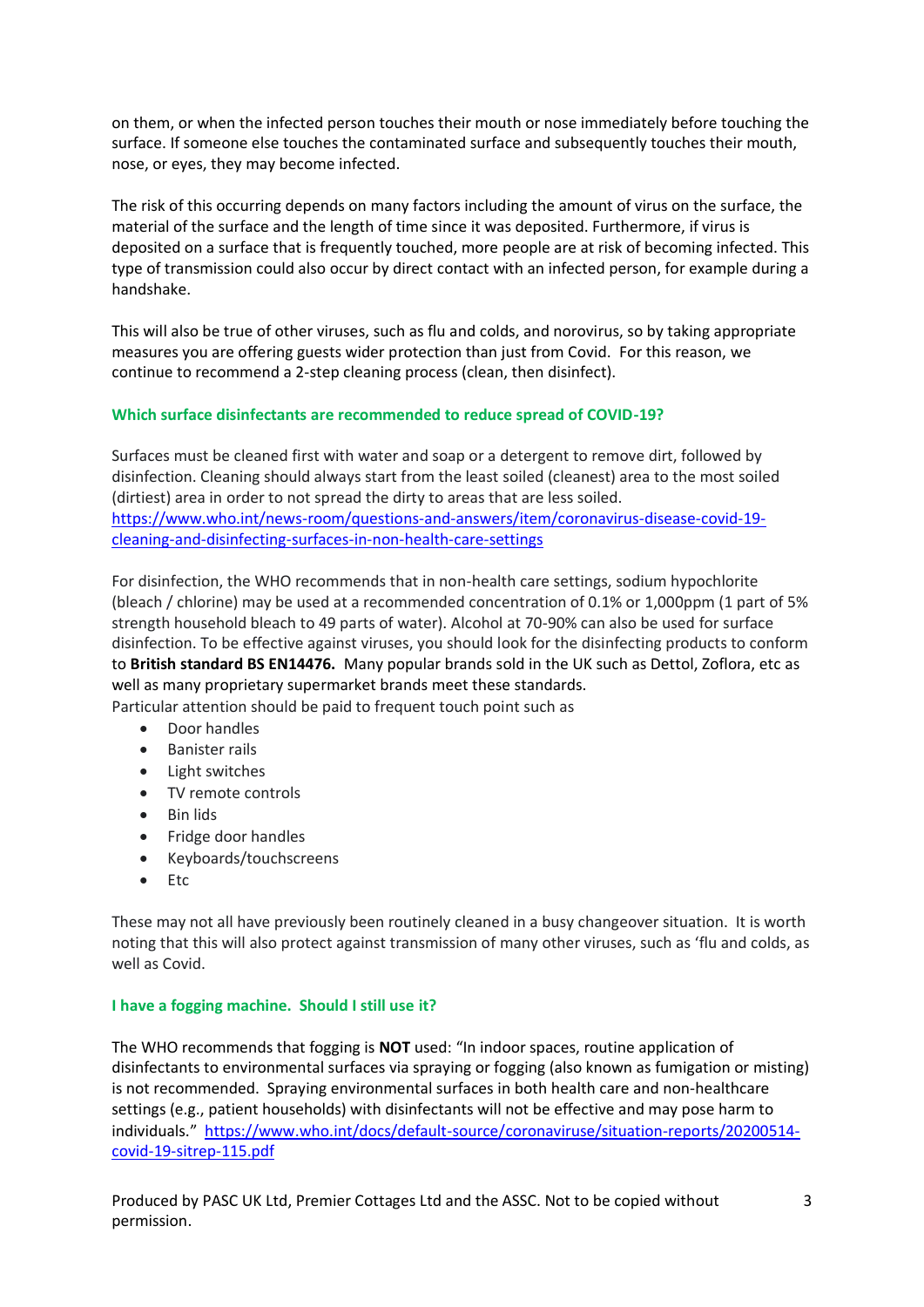#### **Should I put things back in the cottage (soft furnishings, toys, books etc)**

Guidance at the height of the pandemic was to keep extraneous items to a minimum (soft furnishings, ornaments, toys, games, books etc), and to minimise the kitchen inventory so that all items could be re-washed between guests. With the removal of all restrictions, it is important to ensure that the guest experience is not detracted from by having properties so stripped back that they look basic, characterless or mean! However, attention should be paid to ensuring these are cleaned frequently.

#### **Guest Information**

During Covid there was increasing use by owners of digital guest books such as TouchStay [\(https://touchstay.com\)](https://touchstay.com/) to provide sufficient information for guests during their stay without having to provide lots of paper guides. These have proved very popular with guests, as they can carry the information on local attractions etc on their mobile device, rather than having to take walking books/leaflets out with them on a day out. These guides are bespoke to your property and can be very comprehensive (you build them to your precise requirements). They also offer the ability to upload things like manuals for appliances, meaning you don't have to have tatty paper instruction books, which can get stained and accidentally put in the recycling by guests. There is still a place for physical information, especially if you are in an area of poor mobile or Wi-Fi reception. Key information such as Wi-Fi codes, heating instructions, hot tub operation etc, (and other key guest information) – information that guests will want access to quickly - can also be provided in the cottage on laminated sheets or in folders with plastic pockets to contain the information. These are then easy to wipe clean and stay looking pristine for longer.

#### **What About Crockery & Cutlery?**

During peak Covid, the recommendation was to minimise the provision in kitchens, as every item had to be re-cleaned between guests. Many owners reduced the quantities of crockery, cutlery, cookware and kitchen gadgets for this reason. Now that restrictions have been lifted, these should all be returned. While guests understood the requirement at the time, it now just looks ill-equipped and "mean" to have only the bare minimum. Particularly in smaller properties (sleeps-2 for example), an insufficiency of crockery and cutlery is likely to mean that guests run the dishwasher more frequently than they would otherwise, which is a direct increased cost to you, at a time when energy prices have increased significantly.

#### **How About Soft Furnishings?**

Items such as cushions and throws can add colour, character and comfort to a property, which is important for the guest experience. Such items should be washed regularly, and there are also many disinfectant sprays suitable for use on fabrics. If you used the "quarantine" method during Covid (carrying spare sets of cushions/throws/pillows etc and swapping out between guests), this is also an option.

Further information on living with Covid can be found on the Government website <https://www.gov.uk/guidance/living-safely-with-respiratory-infections-including-covid-19>

#### **Other Recommended Steps During Changeovers - Fire Checks – Owners' Responsibilities**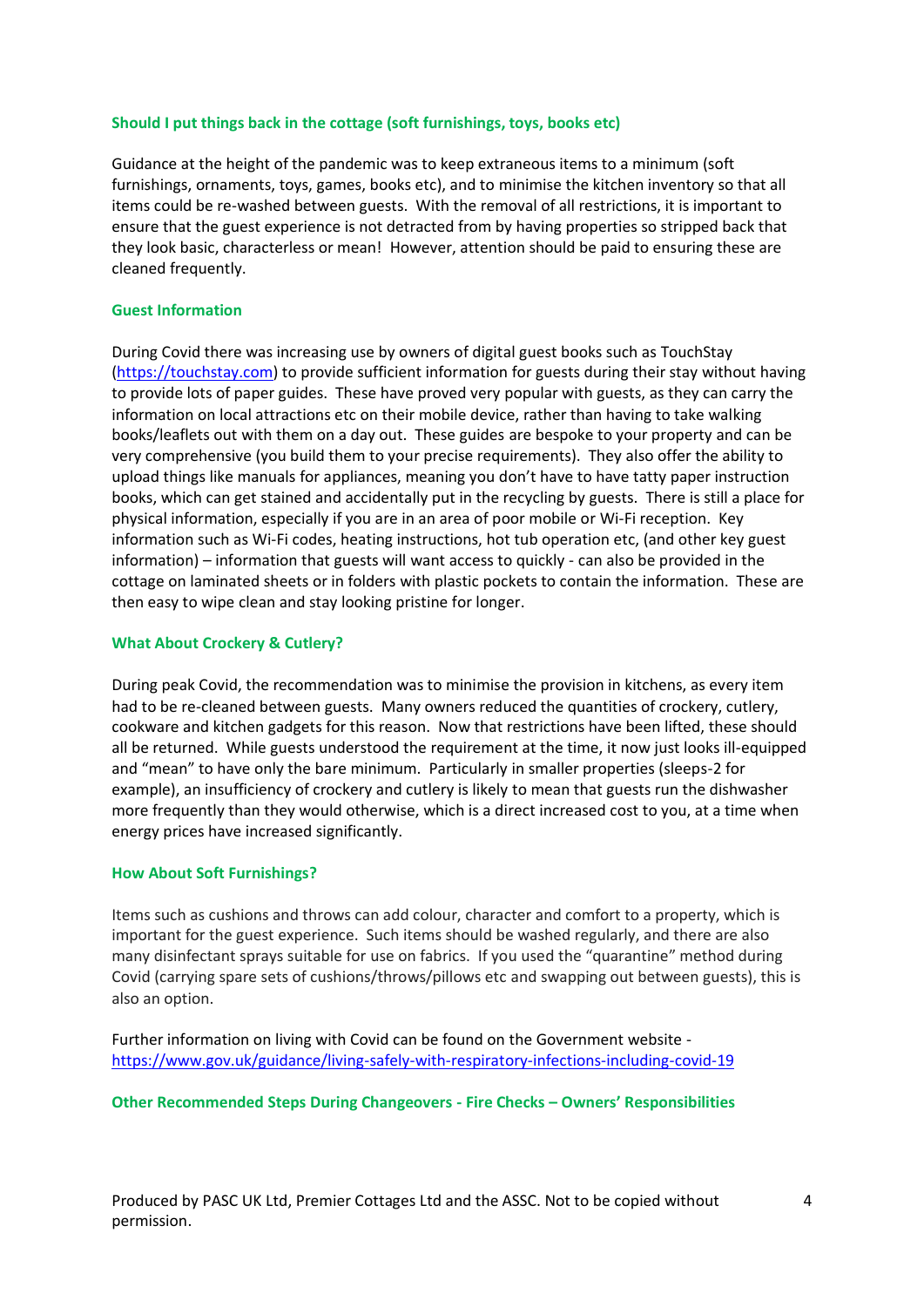PASC UK has produced a guidance note on Fire Checks at Changeover – including a sample checklist which can be downloaded in full here [https://www.pascuk.co.uk/wp](https://www.pascuk.co.uk/wp-content/uploads/2021/09/FIRE-CHECKS-AT-CHANGEOVER.pdf)[content/uploads/2021/09/FIRE-CHECKS-AT-CHANGEOVER.pdf](https://www.pascuk.co.uk/wp-content/uploads/2021/09/FIRE-CHECKS-AT-CHANGEOVER.pdf)

## **Summary**

Ensuring that a Furnished Holiday Let (FHL) is safe in terms of fire risk is the responsibility of owners and falls into two main areas:

- A written Fire Risk Assessment identification of hazards, carrying out necessary works, reviewed annually. VisitEngland has a guide on how to write one, which has been fully updated in collaboration with the National Fire Chiefs Council. The guidance and template can be downloaded here [https://www.visitbritain.org/business](https://www.visitbritain.org/business-advice/complete-your-fire-risk-assessment)[advice/complete-your-fire-risk-assessment](https://www.visitbritain.org/business-advice/complete-your-fire-risk-assessment)
- On-going inspection to ensure that a hazard has not developed during each letting.
- Fire Regs are slightly different in Scotland

Responsibilities for fire safety do not stop at the production of an FRA (Fire Risk Assessment). They are an on-going responsibility of the property owner. If for example there is no written record of smoke alarms being tested after each letting and there is a fire, there is no proof that the smoke alarms were working, and the owner has not shown due diligence. It is unlikely that an insurance company would cover the damage in these circumstances and any loss of life would ultimately be the fault of the owner.

## **What Should Be Done at Each Changeover?**

- Test smoke alarms to ensure that they are still working as designed. All smoke alarms should be linked so this should be a matter of pressing one and making sure all others also sound.
- Check the pressure dial on all extinguishers to ensure that this has not dropped below the threshold level. The dial is on the outside of the extinguisher, clearly visible.
- Examine the condition of wires on all household appliances to ensure that there is not excessive wear and tear, breakages in the protective cable etc. Remove any that are found to be in this condition.
- Remove any electrical items which no longer work.
- Ensure that all rubbish is removed from the property and the area immediately adjacent to it. Most fires external to properties start in accumulated rubbish.
- Ensure that no ignition sources are left in the property matches, lighters etc. If you provide matches for log burners, make sure that they are kept out of reach of children.
- Check Carbon Monoxide monitors if applicable.
- The person carrying out the checks to complete and sign the checklist

## **Checklists and Record-keeping**

As every property is different each owner needs to draw up a property specific check list covering the items above.

- Draw up the checklists for fire safety for your property (exampl[e https://bit.ly/3yiW2GX\)](https://bit.ly/3yiW2GX)
- Make it clear to your cleaning team that this has to be done at each and every changeover.
- Ensure that staff know how to do this and how to easily incorporate it into their cleaning regime.